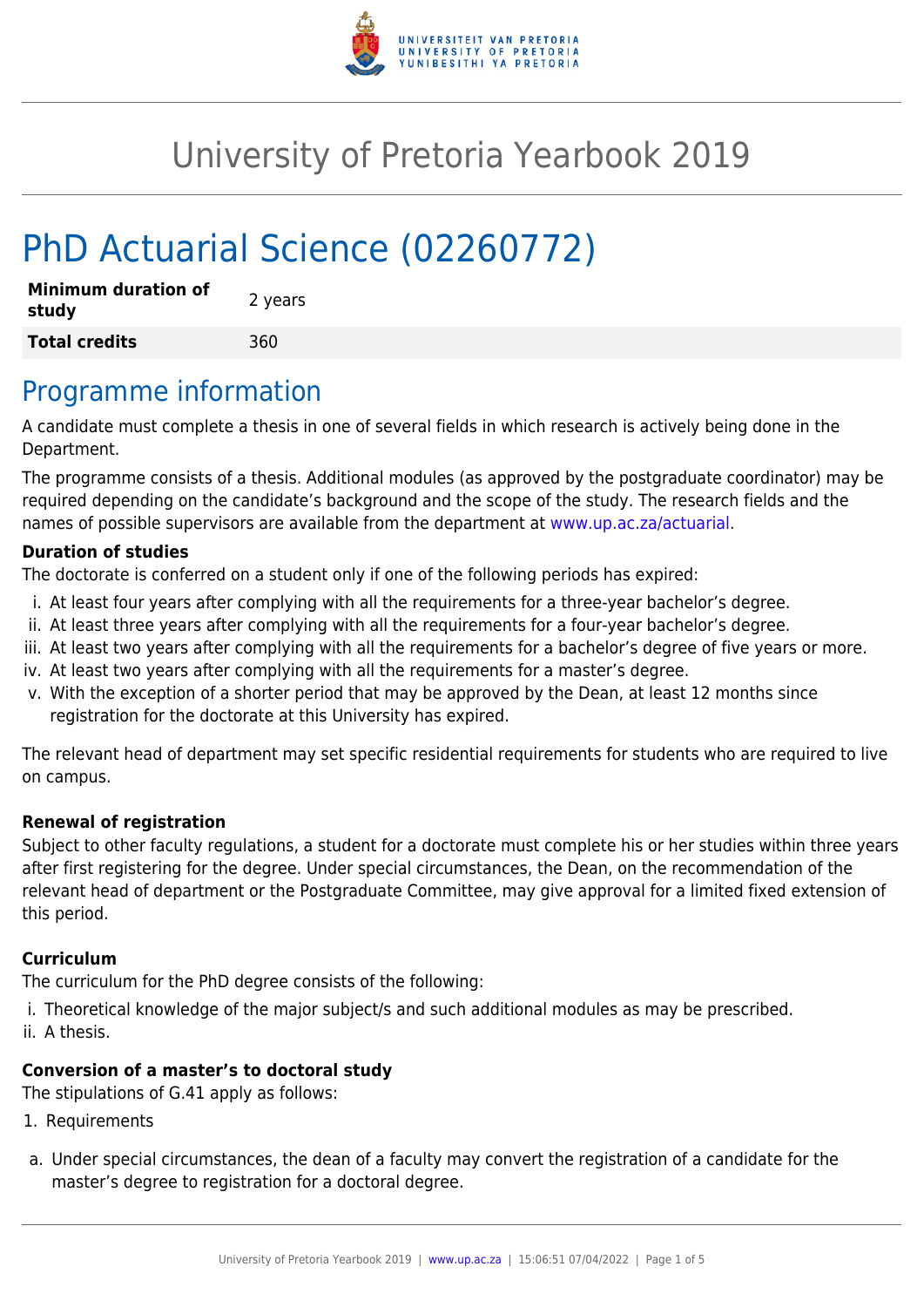

- b. For such conversions, the relevant head of department and the supervisor must be satisfied that the student's completed work is of the standard that would be expected of a doctoral student, that the student is capable of completing a doctoral degree, and that the project is of appropriate standard and scope to constitute a doctoral study.
- c. For such conversions, the relevant head of department and the supervisor must be satisfied that the student has demonstrated that he or she has the potential to fulfil the requirements of a doctoral degree without having completed a master's degree.
- 2. Process
- a. Application for conversion may be submitted at any time during the course of study for the master's degree.
- b. The application for the conversion must include the following documentation:
- i. A detailed progress report by the candidate of the work completed for the master's project. The report must provide proof that the results obtained thus far are of such a standard and scientific significance that they justify conversion to a doctoral project. The report should include details of presentations made at conferences and of material that has been submitted for publication and/or published.
- ii. A detailed proposal for the intended doctoral project, written by the candidate, including the objectives of the project.
- iii. A recommendation by the supervisor with specific comments on the ability of the applicant as a potential doctoral candidate as well as the feasibility of the conversion, especially with regard to the information provided by the candidate in his/her reports (items (i) and (ii)).
- iv. A recommendation by the relevant head of department, if he or she is not the supervisor, in which the ability of the candidate as a potential doctoral candidate is confirmed.
- v. If the Dean considers it advisable for the faculty, the candidate may be required to present a seminar to the department in support of the application. In this case, the relevant head of department should include a report on this in his or her recommendation.
- c. The application of the candidate, together with the reports and recommendations, is submitted for consideration to the Dean, (who may delegate to the Chairperson of the Faculty Postgraduate Committee) for approval. The decision should be submitted to the Faculty Board for approval.

#### **General**

Candidates are required to familiarise themselves with the General Regulations regarding the maximum duration of study and the requirements to submit an article/s for publication.

## Admission requirements

An appropriate master's degree is required for admission to doctoral study in actuarial science. The programme composition of the master's degree must have included a substantial research component that led to a dissertation reflecting originality either in the content or in the presentation. In the selection procedure the candidate's complete honours and master's academic records will be considered.

Admission is also subject to the availability of a suitable supervisor for the study.

### Other programme-specific information

The minimum duration for this degree is two years. Subject to other faculty regulations, a student for a doctoral degree must complete his or her studies within three years after first registering for the degree. Under special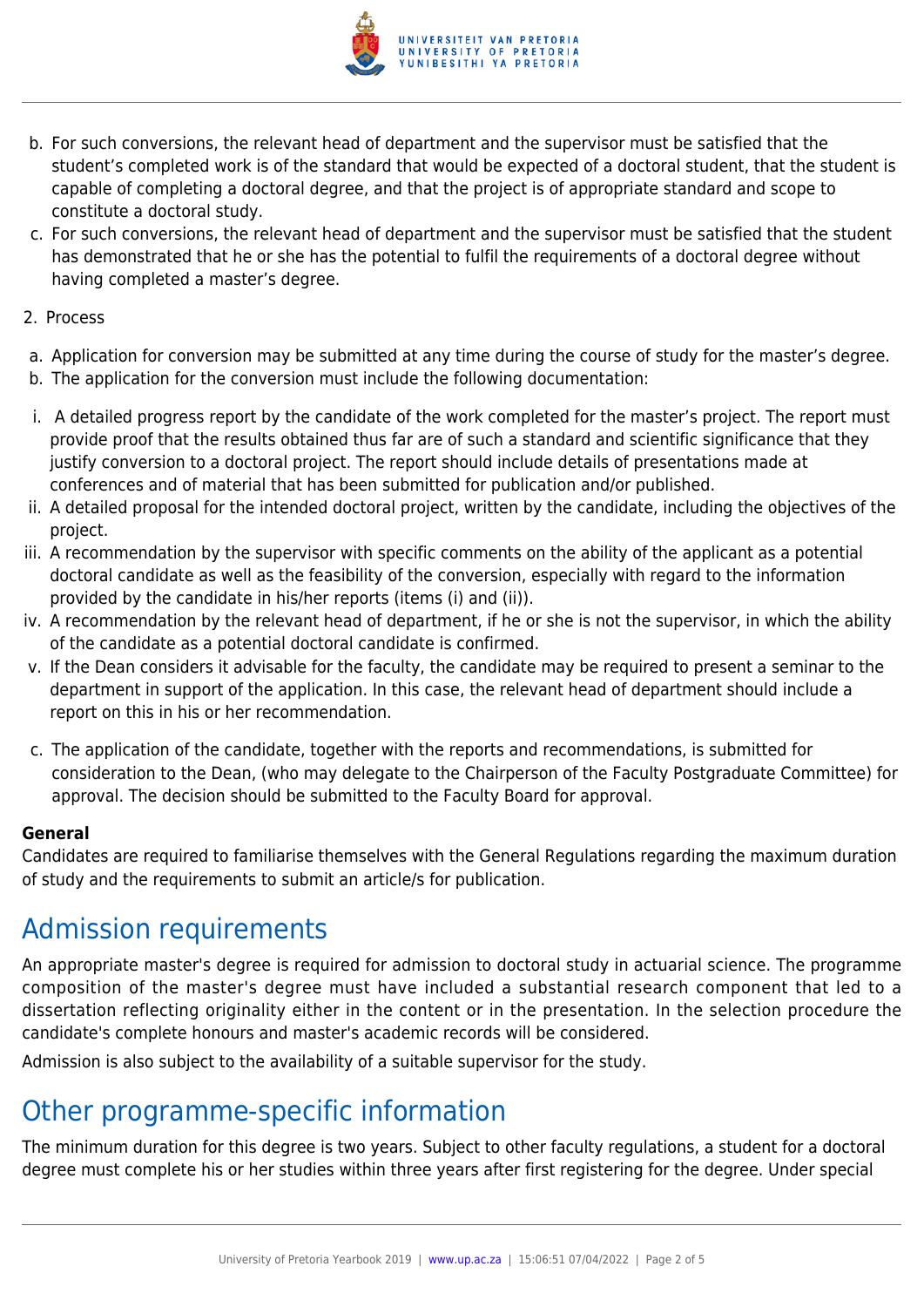

circumstances, the Dean, on the recommendation of the head of department, may give approval for a limited fixed extension of this period. (In accordance with General Regulations G.47 and G.51.)

## Examinations and pass requirements

- i. Consult the General Regulations that apply to the calculation of marks.
- ii. In order to obtain the PhD degree the candidate must:
- pass the examinations and the prescribed modules, as determined in the study programme;
- pass the thesis; and
- pass the final examination on the thesis and general subject knowledge.

### Promotion to next study year

The progress of all doctoral candidates is monitored biannually by the supervisor and the postgraduate coordinator. A candidate's study may be terminated if the progress is unsatisfactory or if the candidate is unable to finish his/her studies during the prescribed period.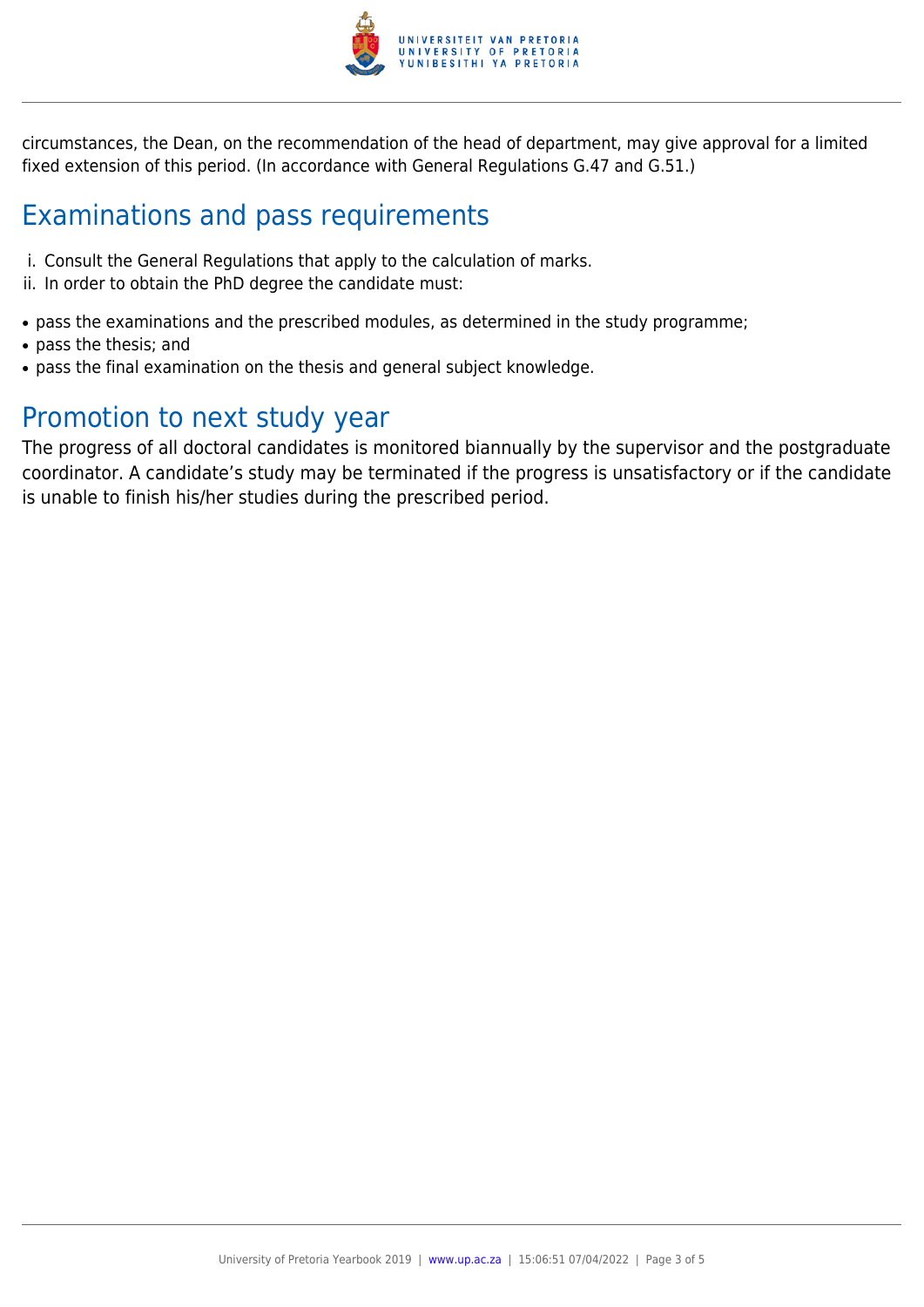

## Curriculum: Year 1

**Minimum credits: 360**

#### **Core modules**

[Thesis: Actuarial science 990](https://www.up.ac.za/yearbooks/2019/modules/view/AKW 990) (AKW 990) - Credits: 360.00